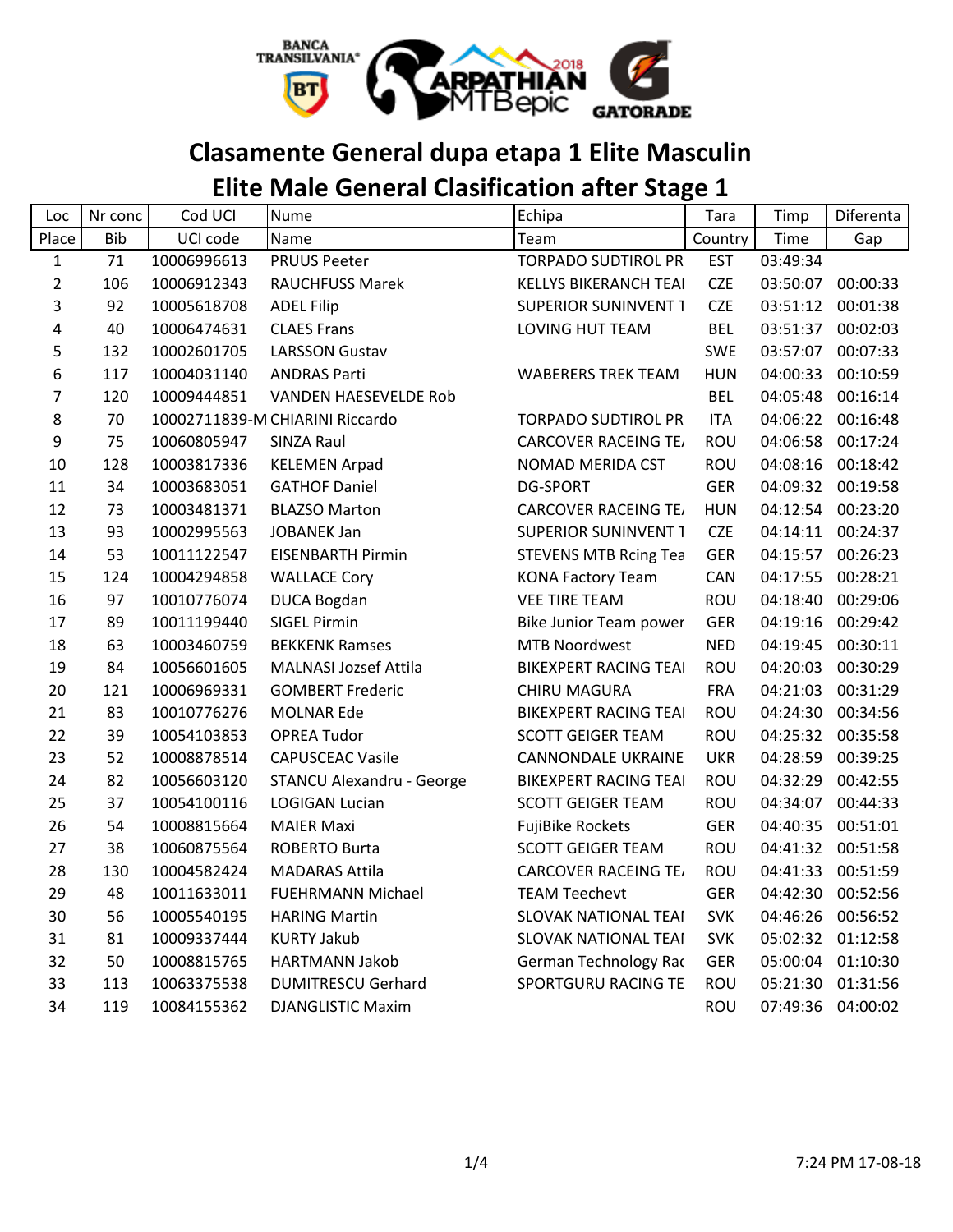

## **Clasamente General dupa etapa 1 Amatori 30-39 ani**

# **30-39 Amateurs General Clasification after Stage 1**

| Loc            | Nr conc        | Cod UCI     | <b>Nume</b>                   | Echipa                       | Tara       | Timp     | Diferenta         |
|----------------|----------------|-------------|-------------------------------|------------------------------|------------|----------|-------------------|
| Place          | <b>Bib</b>     | UCI code    | Name                          | Team                         | Country    | Time     | Gap               |
| $\mathbf{1}$   | 55             | ROU19901407 | <b>DOBAI Robert</b>           | NOMAD MERIDA CST             | <b>ROU</b> | 04:20:25 |                   |
| $\overline{2}$ | 133            |             | <b>ROSIORU Daniel Marius</b>  | PLAYBIKE XC RIDERS           | ROU        | 04:43:19 | 00:22:54          |
| 3              | 112            | 10043874801 | <b>FERREIRA Valerio</b>       | <b>BTT LOULE</b>             | <b>POR</b> | 04:47:01 | 00:26:36          |
| 4              | 76             |             | <b>MURA Istvan</b>            | <b>CARCOVER RACEING TE/</b>  | ROU        | 04:54:10 | 00:33:45          |
| 5              | 78             |             | MITITELU Andrei Nicolae       | <b>CARCOVER RACEING TE/</b>  | ROU        | 04:54:35 | 00:34:10          |
| 6              | 123            |             | <b>VLAD COSTINEL Urzica</b>   |                              | ROU        | 05:00:31 | 00:40:06          |
| 7              | 87             |             | PARASCHIVU Sergiu             | <b>CARCOVER RACEING TE/</b>  | <b>ROU</b> | 05:03:34 | 00:43:09          |
| 8              | 19             |             | SOBENNICOV Andrei             | MTB.MD                       | ROU        | 05:07:51 | 00:47:26          |
| 9              | 98             |             | <b>LEHACI Daniel</b>          | MCV CLUB VEJLE DENM.         | ROU        | 05:08:38 | 00:48:13          |
| 10             | 127            |             | <b>DIACONESCU Radu</b>        |                              | ROU        | 05:10:09 | 00:49:44          |
| 11             | 99             |             | <b>KOLOMEETS Anatoly</b>      |                              | <b>RUS</b> | 05:11:31 | 00:51:06          |
| 12             | 12             |             | <b>SIMION Sabin</b>           | <b>HPM IASI</b>              | ROU        | 05:14:23 | 00:53:58          |
| 13             | 77             |             | <b>KECSKES David</b>          | <b>CARCOVER RACEING TE/</b>  | ROU        | 05:15:35 | 00:55:10          |
| 14             | 15             |             | <b>CIUMER Maxim</b>           | MTB.MD                       | <b>ROU</b> | 05:18:57 | 00:58:32          |
| 15             | 66             |             | CATOIU Andrei                 | <b>XC RIDERS</b>             | ROU        | 05:19:18 | 00:58:53          |
| 16             | 10             |             | <b>CIOBANIUC Ciprian</b>      |                              | <b>ESP</b> | 05:19:31 | 00:59:06          |
| 17             | 22             |             | <b>MUNTEAN Paul</b>           | <b>ACS VELOCITAS</b>         | ROU        | 05:24:04 | 01:03:39          |
| 18             | 17             |             | PAL Bogdan Sebastian          | MTB RACING EAGLE             | ROU        | 05:27:31 | 01:07:06          |
| 19             | 58             |             | JIPA Razvan - Andrei          | <b>EVERGREEN BIKING TEA</b>  | ROU        | 05:29:57 | 01:09:32          |
| 20             | 88             |             | <b>SASU Robert</b>            | <b>SCOTT GEIGER TEAM</b>     | ROU        | 05:30:18 | 01:09:53          |
| 21             | 100            |             | <b>RYABININ Petr</b>          |                              | <b>RUS</b> | 05:30:22 | 01:09:57          |
| 22             | 86             |             | <b>GREC Georgian</b>          |                              | ROU        | 05:37:18 | 01:16:53          |
| 23             | 11             |             | <b>CATALIN Maxim</b>          | <b>EVERGREEN BIKING TEA</b>  | ROU        | 05:45:10 | 01:24:45          |
| 24             | 60             |             | <b>SANDU Marc</b>             |                              | ROU        | 05:49:44 | 01:29:19          |
| 25             | 118            |             | <b>VALENTIN lancu</b>         | <b>BIKEXPERT RACING TEAI</b> | ROU        | 05:55:57 | 01:35:32          |
| 26             | 94             |             | <b>NEAGA Lucian</b>           | <b>VELOX CYCLING TEAM</b>    | ROU        | 05:57:17 | 01:36:52          |
| 27             | 28             |             | <b>NAGY Tiberiu</b>           | <b>VELOCITAS</b>             | ROU        | 05:58:08 | 01:37:43          |
| 28             | 5              |             | <b>DRAGAN Oliver</b>          | <b>EXPLORER BIKE TEAM</b>    | ROU        | 06:10:56 | 01:50:31          |
| 29             | 49             |             | <b>TEBEICA Tiberiu</b>        | <b>BIKEXPERT RACING TEAI</b> | <b>ROU</b> | 06:19:03 | 01:58:38          |
| 30             | 7              |             | ALEXANDRU Stefan Nicolae      | MTB RACING EAGLE             | <b>ROU</b> | 06:25:46 | 02:05:21          |
| 31             | 74             |             | <b>STELLA David</b>           | VELO                         | <b>CZE</b> |          | 06:26:55 02:06:30 |
| 32             | 64             |             | <b>CAMPIAN Horatiu - Alin</b> | FREERIDER.RO                 | ROU        | 06:39:12 | 02:18:47          |
| 33             | 104            |             | DOBSOVIC Vojtech              | <b>KELLYS BIKERANCH TEAI</b> | <b>CZE</b> | 06:48:48 | 02:28:23          |
| 34             | $\overline{2}$ |             | LAZAR Mihai                   |                              | ROU        |          | 06:57:44 02:37:19 |
| 35             | 65             |             | <b>IORDAN Constantin</b>      |                              | ROU        |          | 07:04:11 02:43:46 |
| 36             | 6              |             | ROBU Andrei                   |                              | ROU        |          | 07:11:21 02:50:56 |
| 37             | 95             |             | <b>OLARU Mircea</b>           |                              | ROU        | 07:11:33 | 02:51:08          |
| 38             | 90             |             | SANDU Mugurel                 | <b>SCOTT GEIGER TEAM</b>     | ROU        | 07:12:16 | 02:51:51          |
| 39             | 116            |             | <b>GOLDRING Jeno</b>          | MESTERBIKE575 TEAM           | <b>HUN</b> | 07:21:39 | 03:01:14          |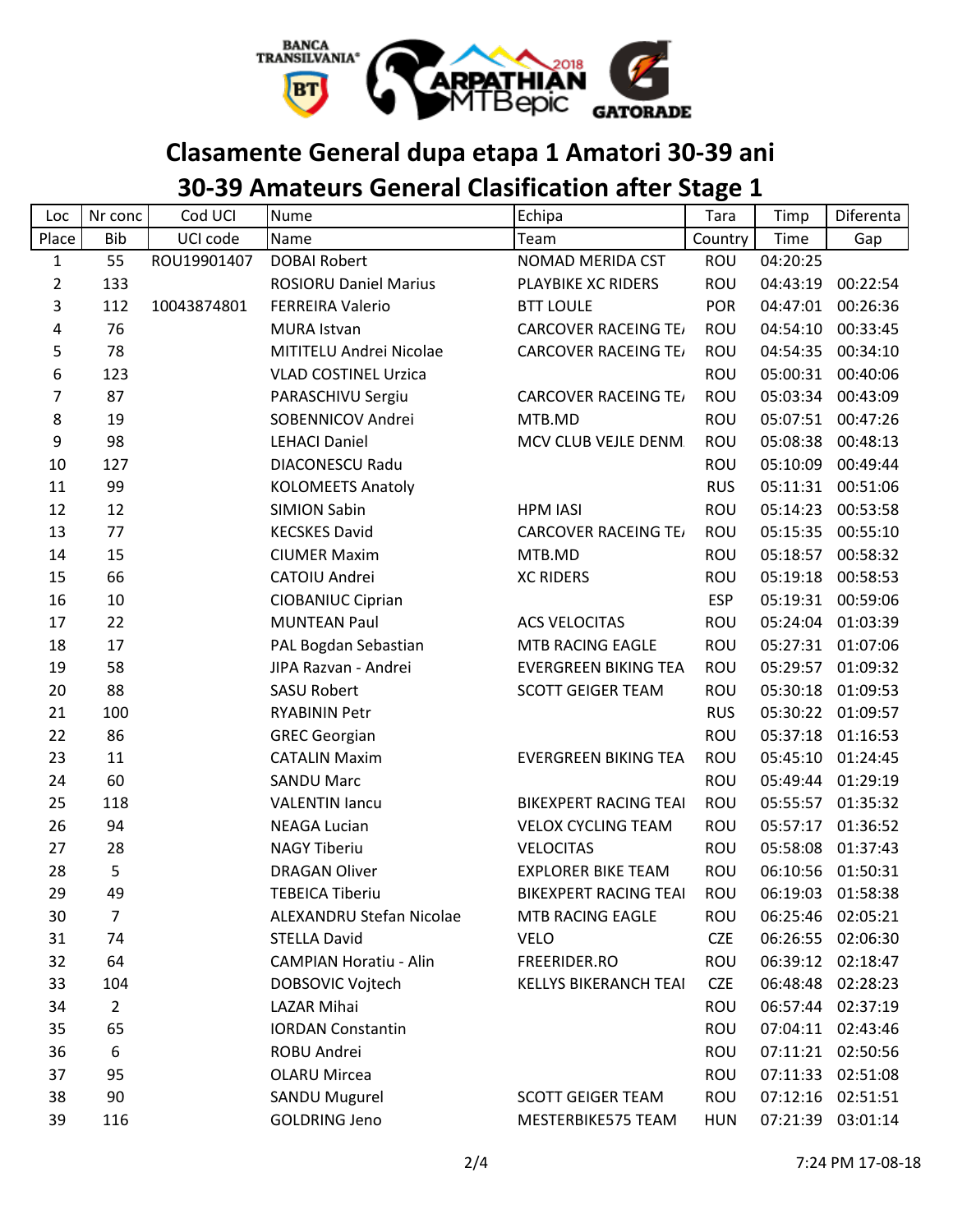

| 40 | 20  | <b>GERGELY Juhasz</b>    | EJETEJO VSE          | <b>HUN</b> | 07:22:51 03:02:26 |                   |
|----|-----|--------------------------|----------------------|------------|-------------------|-------------------|
| 41 | 9   | PARCATA Daniel - Bogdan  |                      | <b>ROU</b> | 07:28:21 03:07:56 |                   |
| 42 |     | <b>GAVRILA Doru</b>      |                      | <b>ROU</b> | 07:40:55 03:20:30 |                   |
| 43 | 33  | <b>SMOCHINA Cristian</b> |                      | <b>ROU</b> | 08:06:02 03:45:37 |                   |
| 44 | 24  | FORD Jeffrey             |                      | <b>ROU</b> | 08:26:51 04:06:26 |                   |
| 45 | 107 | <b>ZOLTAN Fogarasi</b>   | <b>GARAGE RACING</b> | <b>ROU</b> | 09:42:55 05:22:30 |                   |
| 46 | 25  | SHORT John               |                      | <b>GBR</b> |                   | 10:00:20 05:39:55 |

## **Clasamente General dupa etapa 1 Amatori 40-49 ani**

|  |  |  |  | 40-49 Amateurs General Clasification after Stage 1 |
|--|--|--|--|----------------------------------------------------|
|--|--|--|--|----------------------------------------------------|

| Loc            | Nr conc | Cod UCI  | Nume                       | Echipa                        | Tara       | Timp     | Diferenta |
|----------------|---------|----------|----------------------------|-------------------------------|------------|----------|-----------|
| Place          | Bib     | UCI code | Name                       | Team                          | Country    | Time     | Gap       |
| 1              | 51      |          | <b>GUTH Olivier</b>        | <b>VCSCP</b>                  | <b>FRA</b> | 04:50:30 |           |
| $\overline{2}$ | 115     | N-0290   | <b>IONASCU Marius</b>      | <b>MAUS BIKE -TIBISCUS Te</b> | <b>ROU</b> | 04:53:32 | 00:03:02  |
| 3              | 131     |          | <b>LEGNAVSKY Tomas</b>     |                               | <b>SVK</b> | 04:55:40 | 00:05:10  |
| 4              | 29      |          | <b>GAMITO Vitor</b>        | <b>GOLDNUTRITION</b>          | <b>POR</b> | 04:59:14 | 00:08:44  |
| 5              | 26      |          | JIDOVU Cristian            | <b>CS TIBISCUS</b>            | <b>ROU</b> | 05:06:57 | 00:16:27  |
| 6              | 18      |          | <b>APRODU Petru</b>        | MTB.MD                        | <b>ROU</b> | 05:12:53 | 00:22:23  |
| 7              | 8       |          | PREDA Razvan               | <b>MPM PROMOUNTAIN</b>        | <b>ROU</b> | 05:21:21 | 00:30:51  |
| $\bf 8$        | 101     |          | <b>GLAJZA Robert</b>       | CK BANSRA BYSTRICA            | <b>SVK</b> | 05:38:03 | 00:47:33  |
| 9              | 85      |          | SEMERAD Ondrej             | <b>VELO</b>                   | <b>CZE</b> | 05:38:46 | 00:48:16  |
| 10             | 42      |          | <b>COMYN Hans</b>          | <b>BIKEXPERT RACING TEAI</b>  | <b>BEL</b> | 05:40:24 | 00:49:54  |
| 11             | 35      |          | <b>DUDEK Bo Kamp</b>       | BG-BIKE / WTB / ROOBA         | <b>DEN</b> | 05:52:25 | 01:01:55  |
| 12             | 13      |          | <b>MLOTEK Dariusz</b>      | <b>SGR SPECIALIZED</b>        | <b>POL</b> | 05:53:32 | 01:03:02  |
| 13             | 80      |          | <b>GHEDUZZI Ulisse</b>     | <b>SCOTT GEIGER TEAM</b>      | <b>ITA</b> | 06:00:44 | 01:10:14  |
| 14             | 23      |          | <b>COCIUBA Teofil</b>      | <b>SPORT COMPETITION</b>      | ROU        | 06:00:59 | 01:10:29  |
| 15             | 30      |          | <b>MANASTIREANU George</b> | Sportul Pentru Tine           | ROU        | 06:02:05 | 01:11:35  |
| 16             | 69      |          | <b>JUNCU Victor</b>        | <b>LAPMOL MTB TEAM</b>        | ROU        | 06:18:05 | 01:27:35  |
| 17             | 105     |          | <b>MIRCEA Florescu</b>     | <b>BIKEXPERT RACING TEAI</b>  | ROU        | 07:36:13 | 02:45:43  |
| 18             | 108     |          | <b>SPORIS Augustin</b>     |                               | <b>ROU</b> | 08:11:28 | 03:20:58  |
| 19             | 67      |          | <b>COSAC Vasile</b>        |                               | <b>ROU</b> | 08:37:53 | 03:47:23  |
| 20             | 114     |          | <b>MANOLESCU Rares</b>     | <b>GIANT RACING TEAM</b>      | ROU        | 08:47:56 | 03:57:26  |
| 21             | 57      |          | <b>AMZULESCU Marius</b>    | <b>BIKEXPERT RACING TEAI</b>  | <b>ROU</b> | 09:49:04 | 04:58:34  |
| 22             | 68      |          | <b>CHIOSEAUA Cristian</b>  |                               | <b>ROU</b> | 09:55:38 | 05:05:08  |